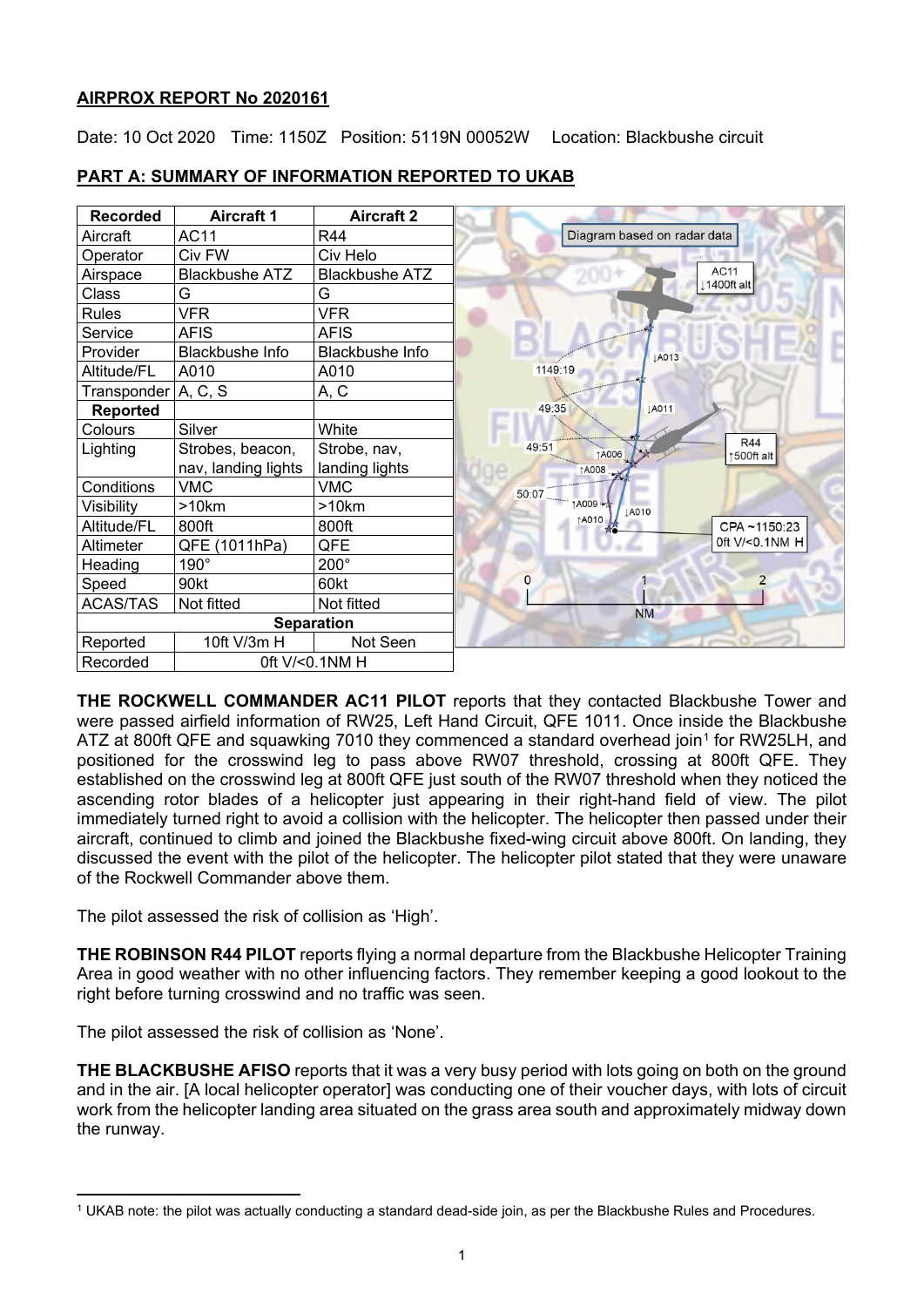[The AC11 pilot] called to re-join the circuit and was given the current airfield data of RW25 left-hand circuit and the QFE. The rotary in question was a Robinson R44, which departed from the HTA and its pilot was given Traffic Information of aircraft ahead. After the rotary departed, a call was received from [the AC11 pilot] reporting dead-side. They were informed to report downwind, given a squawk code for the circuit and advised of one fixed-wing and two rotary aircraft ahead in the circuit. [The R44 pilot] reported established downwind and was given information of traffic ahead. Within a short space of time, [the AC11 pilot] reported downwind and his close proximity to the rotary.

## **Factual Background**

The weather at Farnborough was recorded as follows:

METAR EGLF 101150Z AUTO 28010KT 240V310 9999 BKN030/// 12/06 Q1023=

### **Analysis and Investigation**

## **CAA ATSI**

The Airprox occurred in the Blackbushe circuit, with the AC11 having re-joined from the north into a circuit which was already occupied by an R44, a Cabri G2 and a SportCruiser. The two rotary aircraft were flying circuits from the Helicopter Training Area. The Blackbushe AFISO was providing an Aerodrome Flight Information Service to all aircraft. ATSI had access to reports from both pilots and the AFISO, the Blackbushe RTF and area radar replay recordings from which the screenshots have been taken.

At **1145:18** the AC11 pilot called 10NM north for joining instructions. The Blackbushe AFISO advised that it was RW25 with a left-hand circuit, passed the QFE and Traffic Information; "*one aircraft reported from the west to join*", which was all acknowledged by the pilot. The AFISO then dealt with a landing G109, another rotary completing a circuit, the SportCruiser conducting a touch-and-go, followed by the Cabri G2 pilot requesting to enter the left-hand circuit from the Helicopter Training Area.

At **1148:01** the R44 pilot called in the Helicopter Training Area ready to enter the circuit. The AFISO advised "*you've got one rotary, one fixed-wing ahead departing, take-off your discretion, surface wind…*". The R44 pilot replied "*(c/s) take-off*". There was no acknowledgement of the Traffic Information. The AFISO then dealt with an aircraft wishing to taxi but with another aircraft's door being open which required attendance of a third party to assist.

At **1148:45** the AC11 pilot reported "*dead-side descending*". The AFISO responded; "*roger, report downwind, squawk 7010, and one fixed-wing and two rotaries in the circuit ahead*". The AC11 pilot readback the squawk and the instruction to report downwind but did not acknowledge the Traffic Information (Figure 1). The AFISO then dealt with an aircraft taxiing and the Cabri G2 and then the SportCruiser pilots reporting downwind. The AFISO passed Traffic Information on the Cabri G2 to the SportCruiser pilot. The R44 appeared on the radar replay at **1149:10** (Figure 2).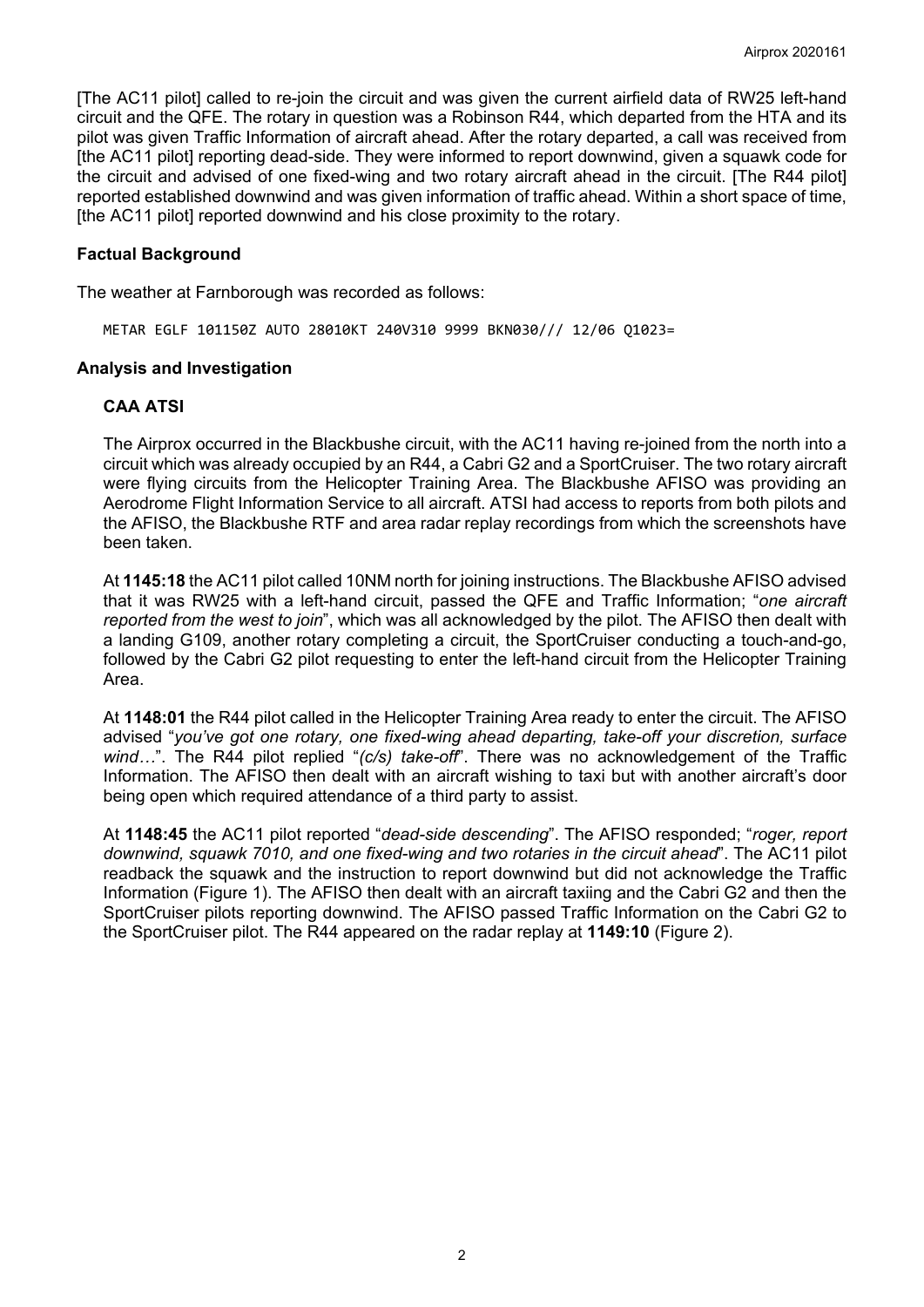

Figure 1 – 1148:45 Figure 2 – 1149:10



The R44 pilot reported downwind at **1150:15**. The AFISO replied "*one fixed-wing, one rotary ahead – report final*". The first part of the R44 pilot's response was unintelligible but they did acknowledge the request to report on final (Figure 4).







CPA took place at approximately **1150:20**. The radar return for the R44 disappeared between **1150:19** and **1150:36** (Figures 5 & 6). Between those times, the AC11 pilot was heard to say *"….800ft turning downwind and the helicopter just came above me*". The AFISO replied; "*roger – you've got two rotaries and a fixed-wing in the circuit, report final*".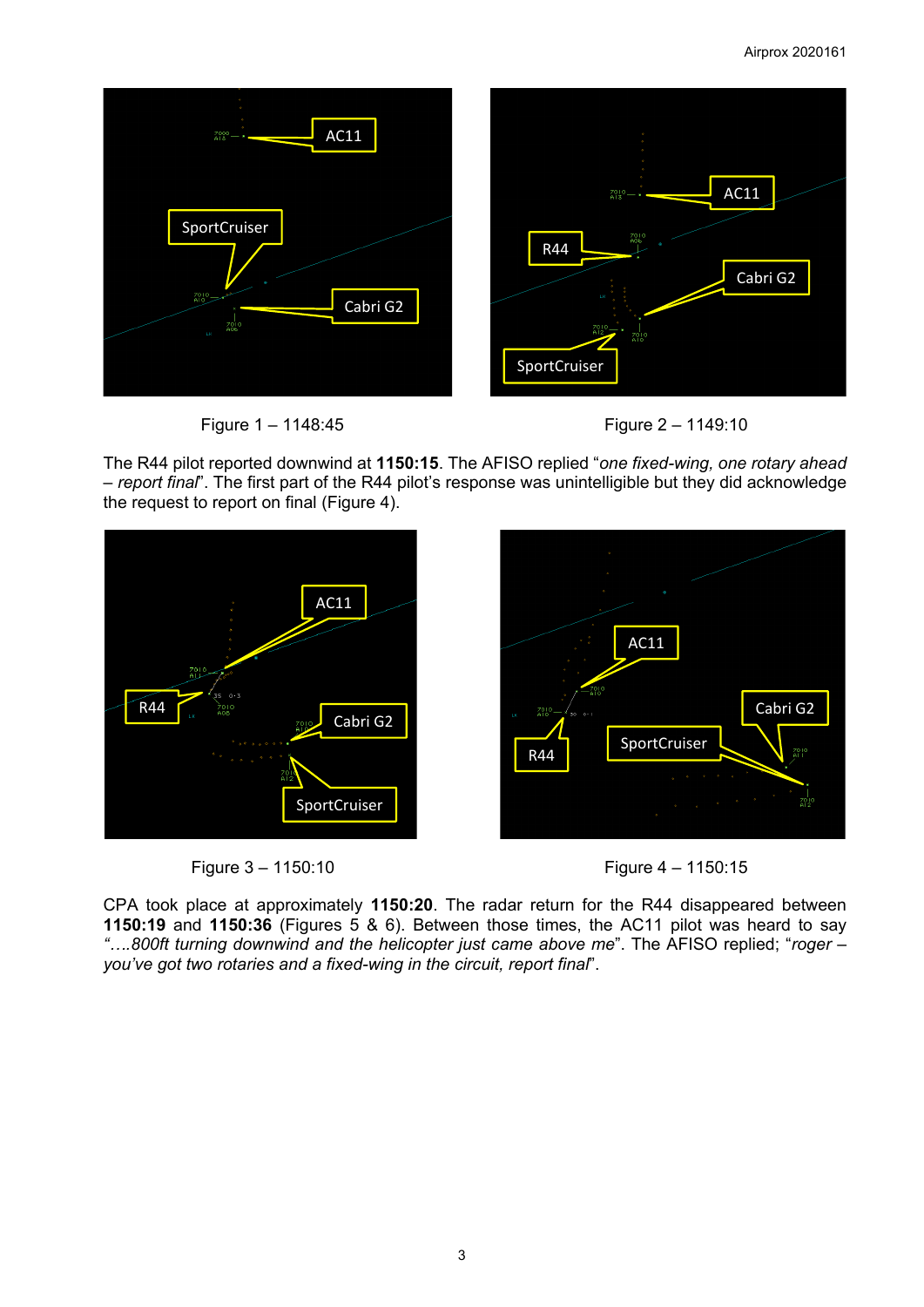



Figure 5 – 1150:19 – CPA Figure 6 – 1150:36







In their written report, the AC11 pilot reported completing a standard overhead join<sup>[2](#page-3-0)</sup> at a height of 800ft, positioning for a crosswind leg "*to pass above the R/W 07 threshold*". They reported that, whilst crosswind, the pilot in command spotted the helicopter climbing towards them, took an evasive turn to the right and watched as the R44 passed beneath them still in a climb. They did not appear to be previously aware of the presence of the R44 when it was climbing out. The inference that the R44 had climbed above them as the AC11 maintained circuit height was not evidenced on the radar replay, as the level information being received by the system from the R44 was within tolerance for a height of 800ft. (Levels indicated are altitudes. Blackbushe aerodrome elevation is 325ft).

The R44 pilot reported not seeing the AC11, having completed a "*normal departure from* (the Blackbushe) *training area. Good lookout to the right before turning crosswind*".

The AFISO report did not add anything other than confirming the Traffic Information that was passed. The unit did not submit an investigation report.

<span id="page-3-0"></span> $2$  UKAB note: the pilot was actually conducting a standard dead-side join, as per the Blackbushe Rules and Procedures.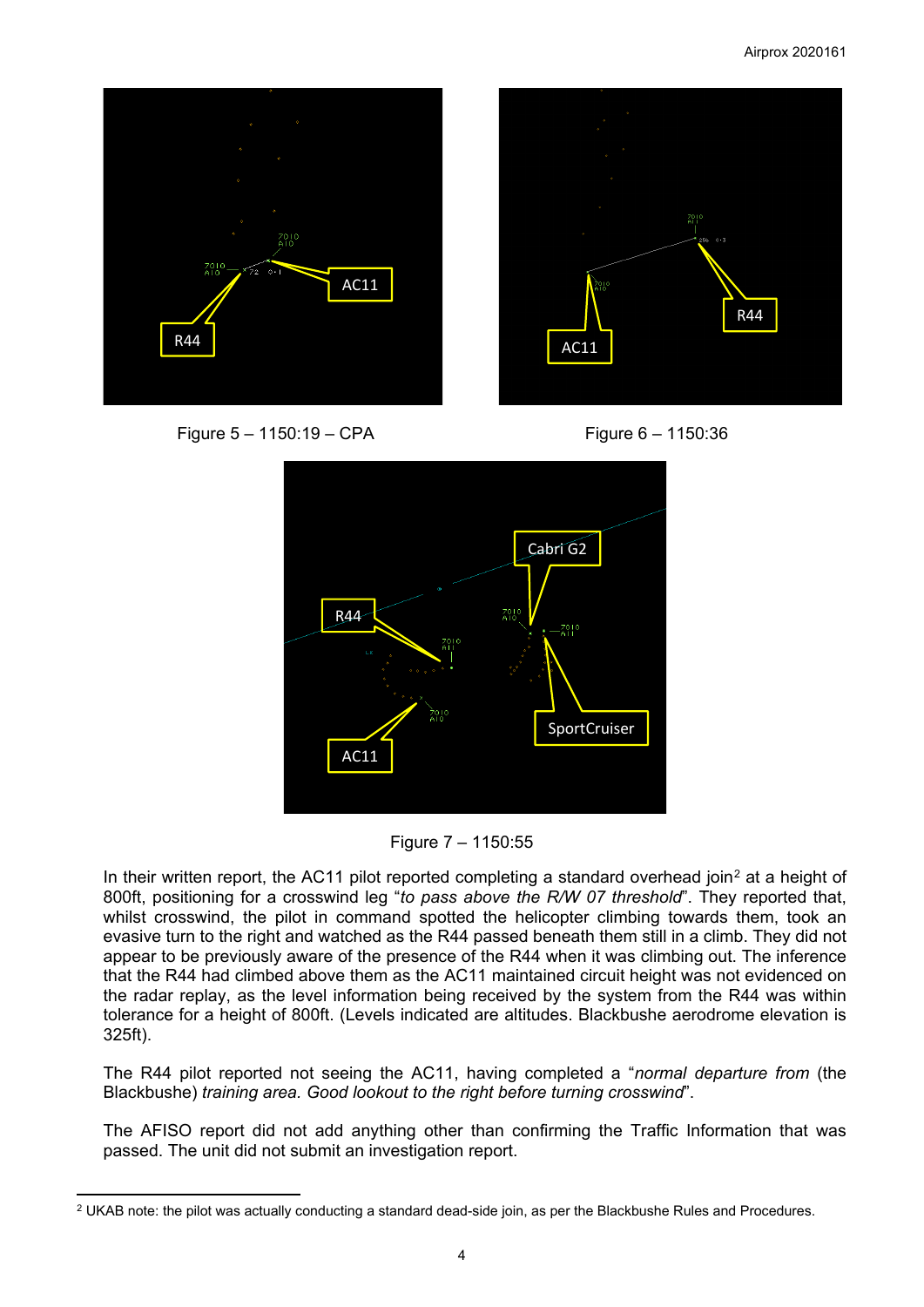During a review of the period of this occurrence, there were occasions of continuous RTF indicating that the airfield was relatively busy. The AFISO was passing Traffic Information to aircraft as they were turning down-wind and to the AC11 pilot as they joined dead-side. As noted in a previous Airprox at Blackbushe (2020156), no Traffic Information was passed to the pilot of the helicopter in the climb-out on the AC11 joining crosswind. Again, as noted in Airprox 2020156, the climb-out traffic apparently remained unaware of the presence of the AC11 joining dead-side despite the correct calls having been made by the AC11 pilot. Also, on this occasion, the AC11 pilot did not appear to have fully assimilated the presence nor the exact position of the R44.

According to the Blackbushe Airport Rules & Procedures published on the airport website, both fixed-wing and rotary circuits are flown at a height of 800ft, with the rotary circuit "*typically inside the fixed wing circuit*". There is a warning to pilots of the possibility of "*rotary traffic using non-standard circuits when using the Helicopter Training Area to the south of Runway 07/25*".

Having identified similarities between this Airprox and Airprox 2020156, ATSI contacted the Blackbushe Airport Management to discuss the passing of Traffic Information by the AFISOs. It is reported that Traffic Information is not routinely passed to pilots of aircraft in the climb-out on aircraft joining crosswind. There is an expectation that, as the aircraft pilots are on the same frequency, they should be aware of the presence of each other. However, as has been evidenced by two Airprox, this does not appear to always be the case.

There are regular meetings of the Safety Action Group at Blackbushe with representatives from all parties on the airfield. The matter of Traffic Information has apparently been discussed in the past, with the comment having been made that some pilots felt that too much Traffic Information was being passed.

With regards to circuit height, Blackbushe reports that this had been reviewed recently, but as they have a large number of high performance faster twins and small business jets using the airfield, they have prioritised keeping them above the circuit, and below the overhead join at 1600ft, rather than vertically splitting-up the rotary and fixed wing circuits any further. It is expected that the rotary pilots should fly a tighter circuit, making their final approach to the Helicopter Training Area to the south of the main runway.

Neither the AC11 pilot nor the R44 pilot appeared to be aware of the presence of the other despite Traffic Information having been passed to the AC11 pilot. Had Traffic Information been passed by the AFISO to the R44 pilot on the AC11 this might have aided the R44 pilot's situational awareness.

ATSI recommends that Blackbushe considers the passing of Traffic Information to aircraft in the climb-out on aircraft committed to joining on the dead-side.

# **UKAB Secretariat**

The AC11 and R44 pilots shared an equal responsibility for collision avoidance and not to operate in such proximity to other aircraft as to create a collision hazard.<sup>[3](#page-4-0)</sup> An aircraft operated on or in the vicinity of an aerodrome shall conform with or avoid the pattern of traffic formed by other aircraft in operation.[4](#page-4-1)

## **Summary**

An Airprox was reported when a Rockwell Commander AC11 and a Robinson R44 flew into proximity in the Blackbushe circuit at 1150Z on Saturday 10<sup>th</sup> October 2020. Both pilots were operating under

<span id="page-4-0"></span><sup>3</sup> SERA.3205 Proximity.

<span id="page-4-1"></span><sup>4</sup> SERA.3225 Operation on and in the Vicinity of an Aerodrome.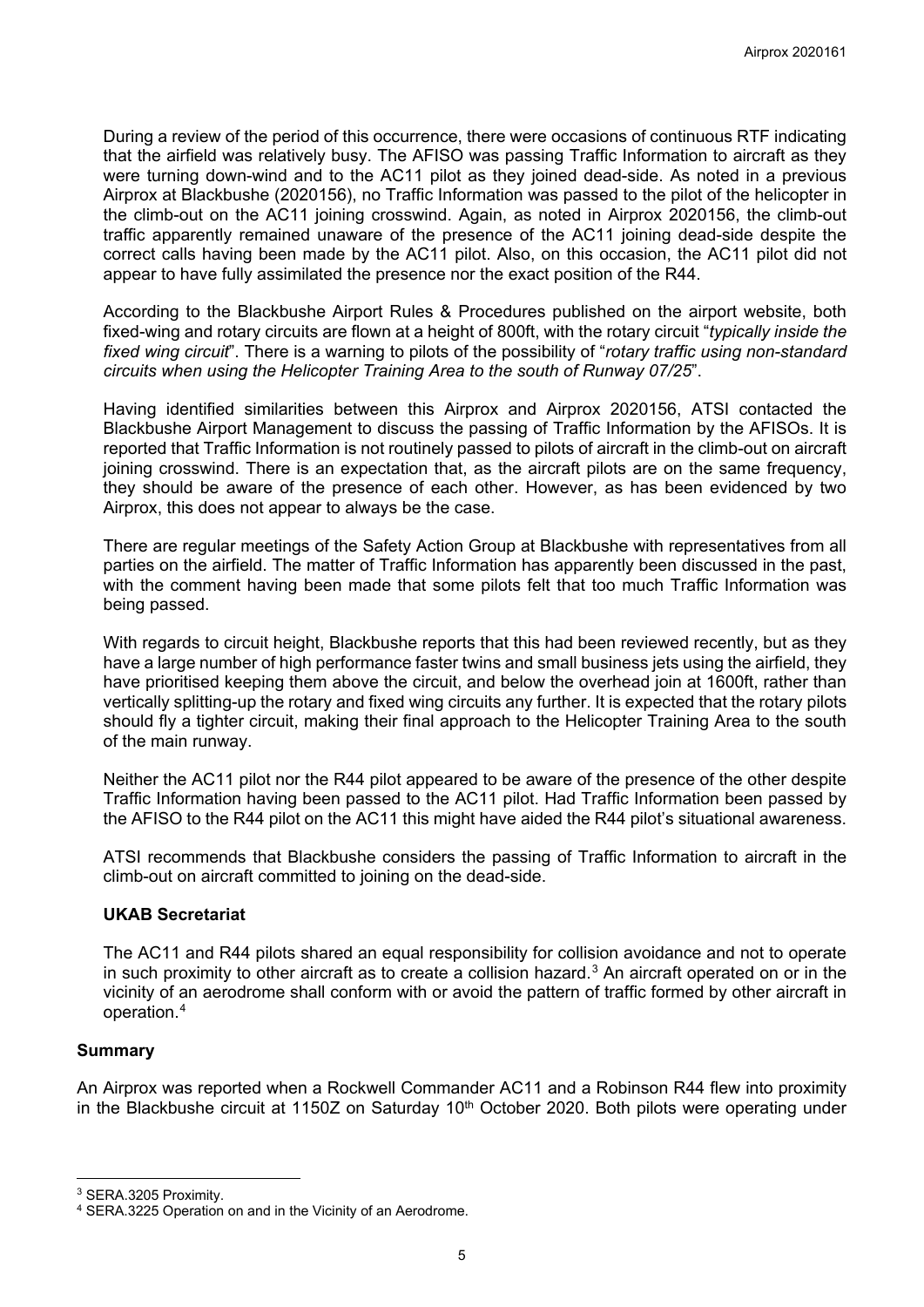VFR in VMC and both pilots were in receipt of an Aerodrome Flight Information Service from Blackbushe Information.

# **PART B: SUMMARY OF THE BOARD'S DISCUSSIONS**

Information available consisted of reports from both pilots, radar photographs/video recordings and a report from the AFISO involved. Relevant contributory factors mentioned during the Board's discussions are highlighted within the text in bold, with the numbers referring to the Contributory Factors table displayed in Part C.

Due to the exceptional circumstances presented by the coronavirus pandemic, this incident was assessed as part of a 'virtual' UK Airprox Board meeting where members provided a combination of written contributions and dial-in/VTC comments.

The Board first considered the actions of the Rockwell Commander pilot and quickly agreed that, as the pilot joining the circuit, it had been for them to integrate with the traffic already established in the pattern. The Board considered that the R44 pilot, operating from the Helicopter Training Area (HTA) – see Figure 8 – had been established in the circuit and, therefore, the Rockwell Commander pilot had



Figure 8 – Blackbushe HTA

not correctly integrated with that aircraft (**CF4**, **CF6**). Members discussed why this had been the case and agreed that the Rockwell Commander pilot had not been passed sufficient Traffic Information in response to their joining call to permit them to assimilate the presence of the R44 operating from the HTA (**CF7**). Furthermore, the Board also wondered if the Rockwell Commander pilot had actually digested this Traffic Information because there had been no acknowledgement of receipt of the information and, given the lack of passage of the positions of the circuit traffic, no request from the pilot for more precise positional information (**CF5**, **CF8**). Members agreed that the Rockwell Commander pilot had proceeded with their join in accordance with local procedures but had probably not assimilated that the R44 was operating in the area that they were about to fly into, leaving See and Avoid as the only viable barrier to mid-air collision. In this regard, the

R44 had been climbing into the circuit from the HTA and the Board considered that this may have hindered the Rockwell pilot's visual acquisition of the helicopter, to the extent that they did not see it until at or around CPA (**CF11**).

The Board then considered the actions of the R44 pilot and heard from a helicopter pilot member that 'voucher days' are extremely high workload events for the helicopter pilots involved, with multiple rotorsrunning passenger changes to manage. Part of this management includes ensuring the safe embarkation/disembarkation of passengers, safety briefings to passengers on-board and ensuring that the aircraft is secure for flight after each changeover. Members wondered if this high workload could have distracted the pilot such that they had not assimilated the joining Rockwell Commander pilot's radio calls. Coupled to this, the Board considered that the fact that the R44 pilot had not received any Traffic Information regarding the joining Rockwell Commander led to them not having any situational awareness of the presence of the Rockwell Commander (**CF7**). The Board noted that the pilot had reported conducting a good lookout prior to lifting, but also that the Rockwell Commander had been approaching from behind and to the left of the helicopter, making it less likely that the R44 pilot would have been able to acquire the joining aircraft (**CF9**). The Board concluded that the R44 pilot had not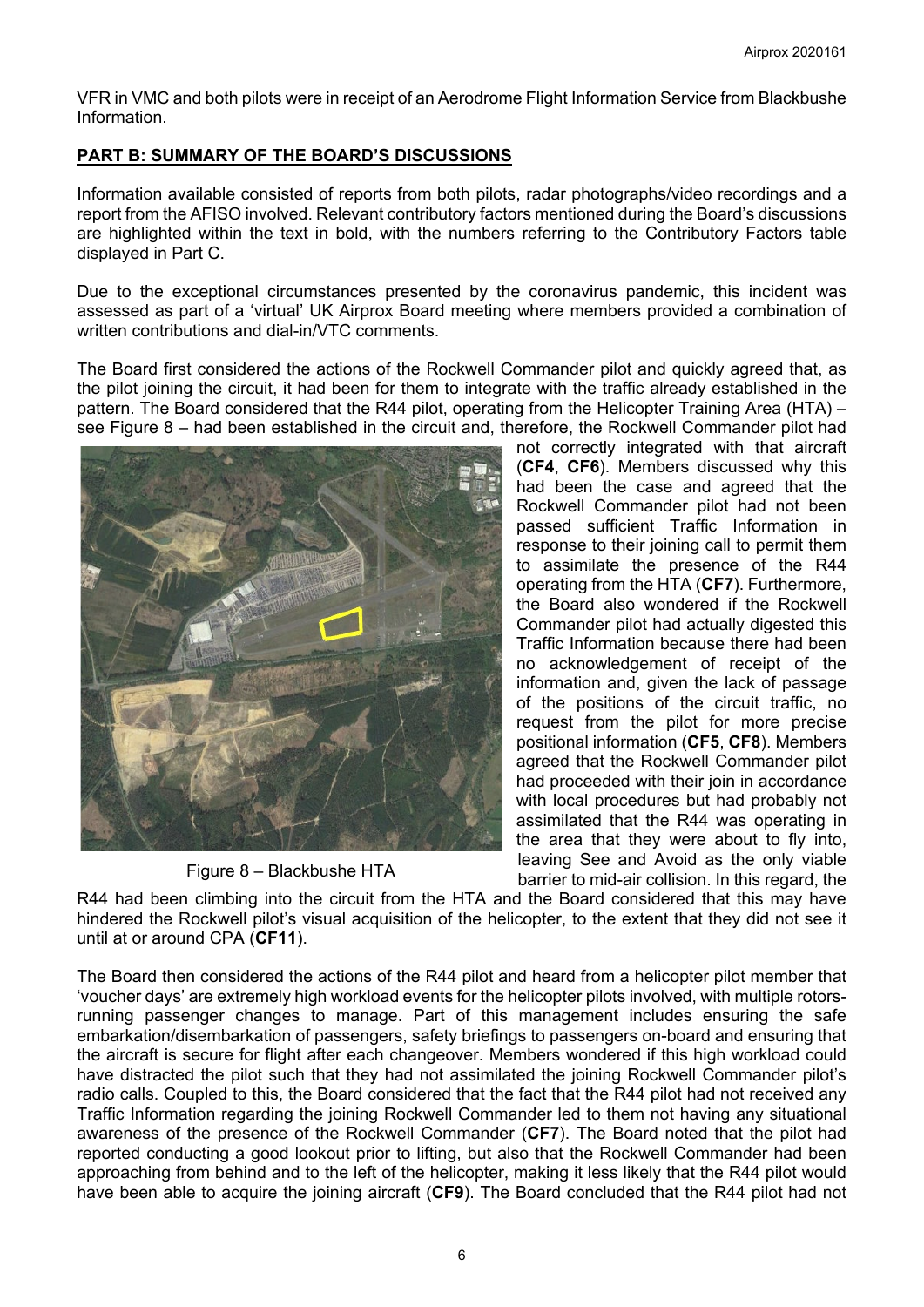realised that the Rockwell Commander was close to their position as they lifted and then did not see it until after CPA (**CF11**).

Turning to the actions of the Blackbushe AFISO, the Board drew parallels with another recent Airprox at Blackbushe [2020156] where members heard that the airfield can get very busy and so radio transmissions need to be kept short and to the point. The Board felt that there is a balance to be struck between sufficient and too much Traffic Information but that, on this occasion, there had been the opportunity for the AFISO to pass more detailed Traffic Information to both the Rockwell Commander pilot and to the pilot of the R44. Furthermore, members agreed that the imprecise and/or lack of Traffic Information to the pilots involved had contributed to the Airprox (**CF1**, **CF3**). Members again wondered if that this had been more through habit than a lack of time to pass the information, given the circuit did not appear to have been overly busy at the time, and agreed that the AFISO had not detected the potential for a confliction between the Rockwell Commander and the R44 (**CF2**). The Board went on to discuss the circuit procedures at Blackbushe and some members wondered why there was no built-in altitude deconfliction between the fixed-wing light-aircraft and helicopter circuits. The Board heard from a member familiar with Blackbushe that the jet aircraft circuit is deconflicted from the other 2 circuits by altitude, so local procedures are written such that the helicopter circuit is normally flown inside the fixedwing light-aircraft circuit. The Board acknowledged the difficulties of operating in the congested airspace around Blackbushe and accepted that vertical deconfliction of the circuit traffic is not always possible. However, this did rely on differing ground tracks for helicopters and fixed-wing light-aircraft which was not always achievable. Some members felt that it may be useful for Blackbushe to review its circuit procedures, particularly with respect to the helicopter and light-aircraft fixed-wing circuits, but the Board stopped short of making a Safety Recommendation in this regard.

Finally, the Board considered the risk involved in this encounter. Members took into account the separation recorded on the NATS radar and also the Rockwell Commander pilot's estimate, noting that the R44 pilot had not seen the Rockwell Commander at any time up to and including CPA. All members agreed that there had been a risk of collision (**CF10**), but opinions differed as to whether a Risk Category A or B best described the risk involved. Some members argued that it had been entirely by chance that the 2 aircraft had missed each other, thus demonstrating a serious risk of collision (Risk Category A) while others opined that the lateral separation apparent on the radar replay, coupled with the Rockwell Commander pilot's last-minute actions, had been enough to reduce the collision risk to a Category B. After further discussion, the Director put it to the vote and, by 8 votes to 5, the Board assigned a Risk Category B to this event.

# **PART C: ASSESSMENT OF CONTRIBUTORY FACTORS AND RISK**

|     | 2020161                                                        |                                                              |                                                                     |  |  |  |
|-----|----------------------------------------------------------------|--------------------------------------------------------------|---------------------------------------------------------------------|--|--|--|
| CF. | <b>Factor</b>                                                  | <b>Description</b>                                           | <b>Amplification</b>                                                |  |  |  |
|     | <b>Ground Elements</b>                                         |                                                              |                                                                     |  |  |  |
|     | • Regulations, Processes, Procedures and Compliance            |                                                              |                                                                     |  |  |  |
| 1   | <b>Human Factors</b>                                           | • ATM Regulatory Deviation                                   | Regulations and/or procedures not fully complied with               |  |  |  |
|     | • Situational Awareness and Action                             |                                                              |                                                                     |  |  |  |
| 2   | <b>Human Factors</b>                                           | • Conflict Detection - Not Detected                          |                                                                     |  |  |  |
| 3   | <b>Human Factors</b>                                           | • ANS Traffic Information Provision                          | TI not provided, inaccurate, inadequate, or late                    |  |  |  |
|     | <b>Flight Elements</b>                                         |                                                              |                                                                     |  |  |  |
|     | • Regulations, Processes, Procedures and Compliance            |                                                              |                                                                     |  |  |  |
| 4   | <b>Human Factors</b>                                           | • Flight Operations Documentation and<br><b>Publications</b> | Regulations and/or procedures not fully complied with               |  |  |  |
|     | <b>• Tactical Planning and Execution</b>                       |                                                              |                                                                     |  |  |  |
| 5   | <b>Human Factors</b>                                           | • Insufficient Decision/Plan                                 | Inadequate plan adaption                                            |  |  |  |
| 6   | <b>Human Factors</b>                                           | • Monitoring of Other Aircraft                               | Did not avoid/conform with the pattern of traffic already<br>formed |  |  |  |
|     | • Situational Awareness of the Conflicting Aircraft and Action |                                                              |                                                                     |  |  |  |

Contributory Factors: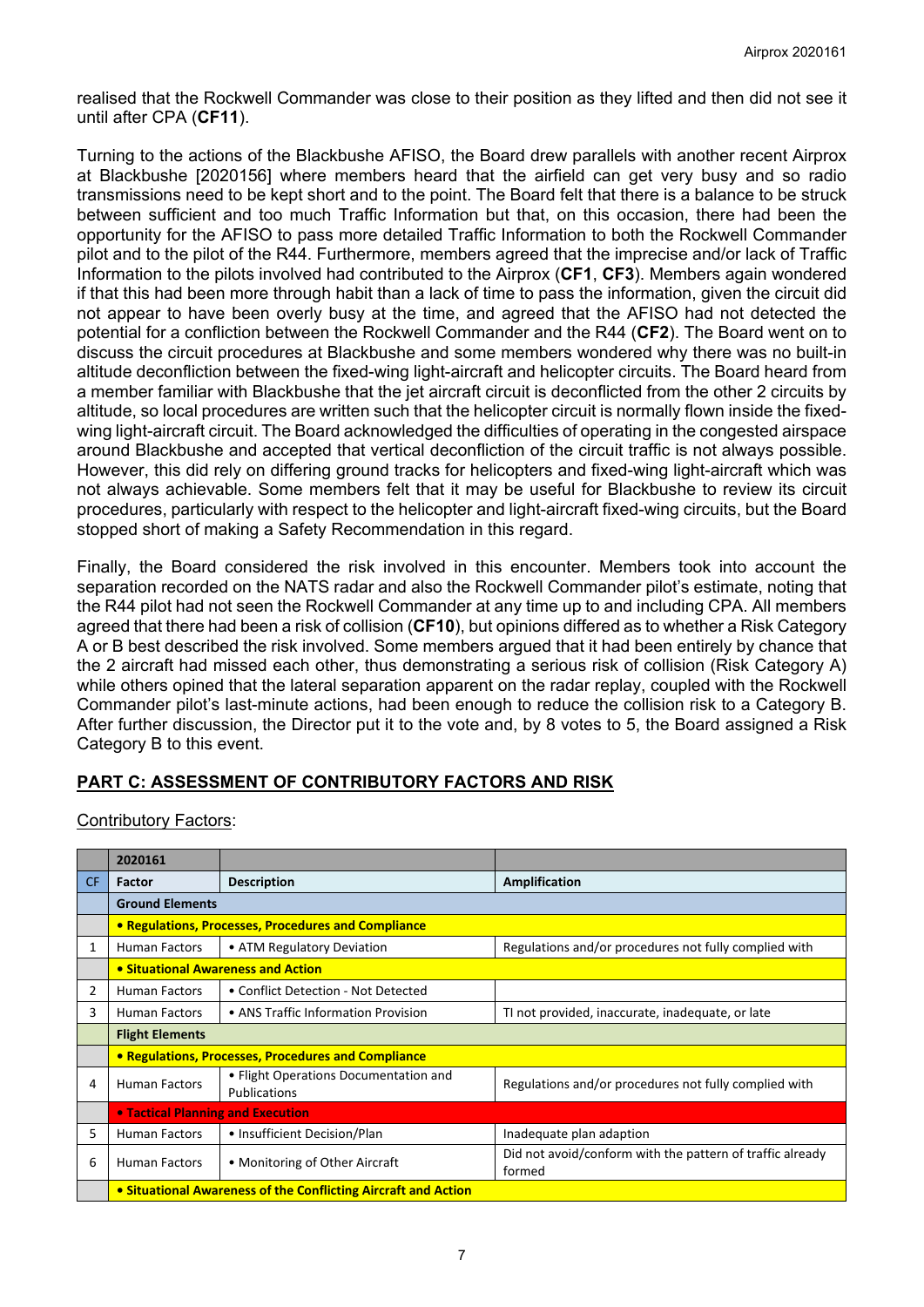|    | Contextual                               | • Situational Awareness and Sensory Events                                                  | The pilot had generic, late or no Situational Awareness             |
|----|------------------------------------------|---------------------------------------------------------------------------------------------|---------------------------------------------------------------------|
|    | • Lack of Communication<br>Human Factors |                                                                                             | Pilot did not request additional information                        |
|    | • See and Avoid                          |                                                                                             |                                                                     |
|    | Contextual                               | • Poor Visibility Encounter                                                                 | One or both aircraft were obscured from the other                   |
| 10 | Contextual                               | • Near Airborne Collision with Aircraft,<br>Balloon, Dirigible or Other Piloted Air Vehicle | Piloted air vehicle                                                 |
|    | Human Factors                            | • Monitoring of Other Aircraft                                                              | Non-sighting or effectively a non-sighting by one or both<br>pilots |

Degree of Risk: B

### Safety Barrier Assessment<sup>[5](#page-7-0)</sup>

In assessing the effectiveness of the safety barriers associated with this incident, the Board concluded that the key factors had been that:

### **Ground Elements:**

**Regulations, Processes, Procedures and Compliance** were assessed as **partially effective** because the Blackbushe AFISO did not pass Traffic Information on the Rockwell Commander to the pilot of the R44 and only passed generic information on circuit occupancy to the pilot of the Rockwell Commander.

**Situational Awareness of the Confliction and Action** were assessed as **partially effective** because the Blackbushe AFISO had not detected the potential conflict between the joining Rockwell Commander and the R44 in the Helicopter Training Area, and did not pass Traffic Information on the Rockwell Commander to the pilot of the R44.

#### **Flight Elements:**

**Regulations, Processes, Procedures and Compliance** were assessed as **partially effective** because the Rockwell Commander pilot did not integrate with the traffic already established in the Blackbushe visual circuit pattern.

**Tactical Planning and Execution** was assessed as **ineffective** because the Rockwell Commander pilot did not request further information from the Blackbushe AFISO regarding circuit traffic positions to enable them to successfully integrate into the visual circuit.

**Situational Awareness of the Conflicting Aircraft and Action** were assessed as **partially effective** because the R44 pilot was completely unaware of the presence of the Rockwell Commander, and the Rockwell Commander pilot did not have specific situational awareness of the position of the R44 in the visual circuit pattern.

**See and Avoid** were assessed as **ineffective** because the Rockwell Commander was obscured from the R44 pilot's view (behind and to the left of the aircraft), and neither pilot saw the other aircraft in time to materially affect the separation.

<span id="page-7-0"></span><sup>&</sup>lt;sup>5</sup> The UK Airprox Board scheme for assessing the Availability, Functionality and Effectiveness of safety barriers can be found on the [UKAB Website.](http://www.airproxboard.org.uk/Learn-more/Airprox-Barrier-Assessment/)